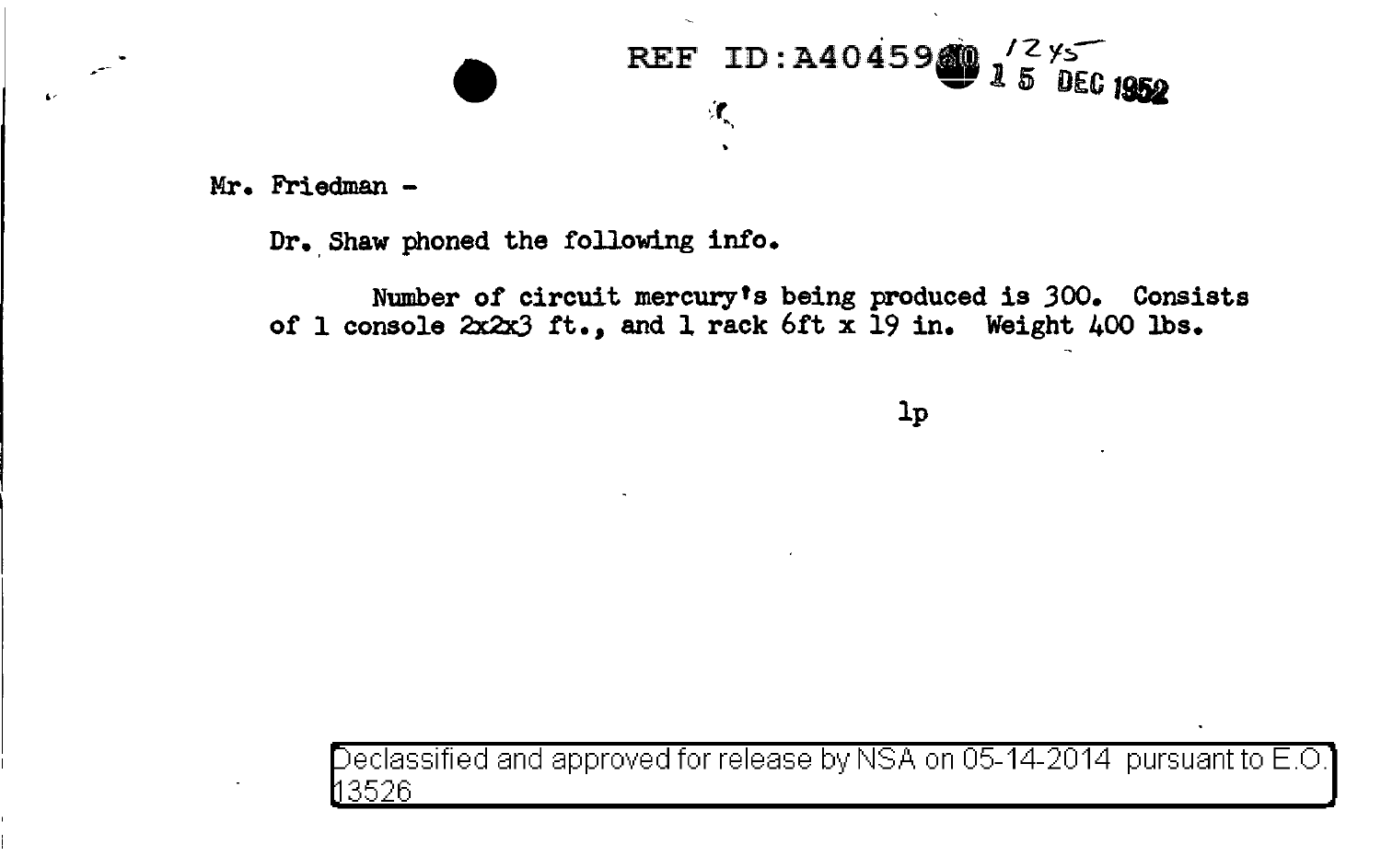

. — .

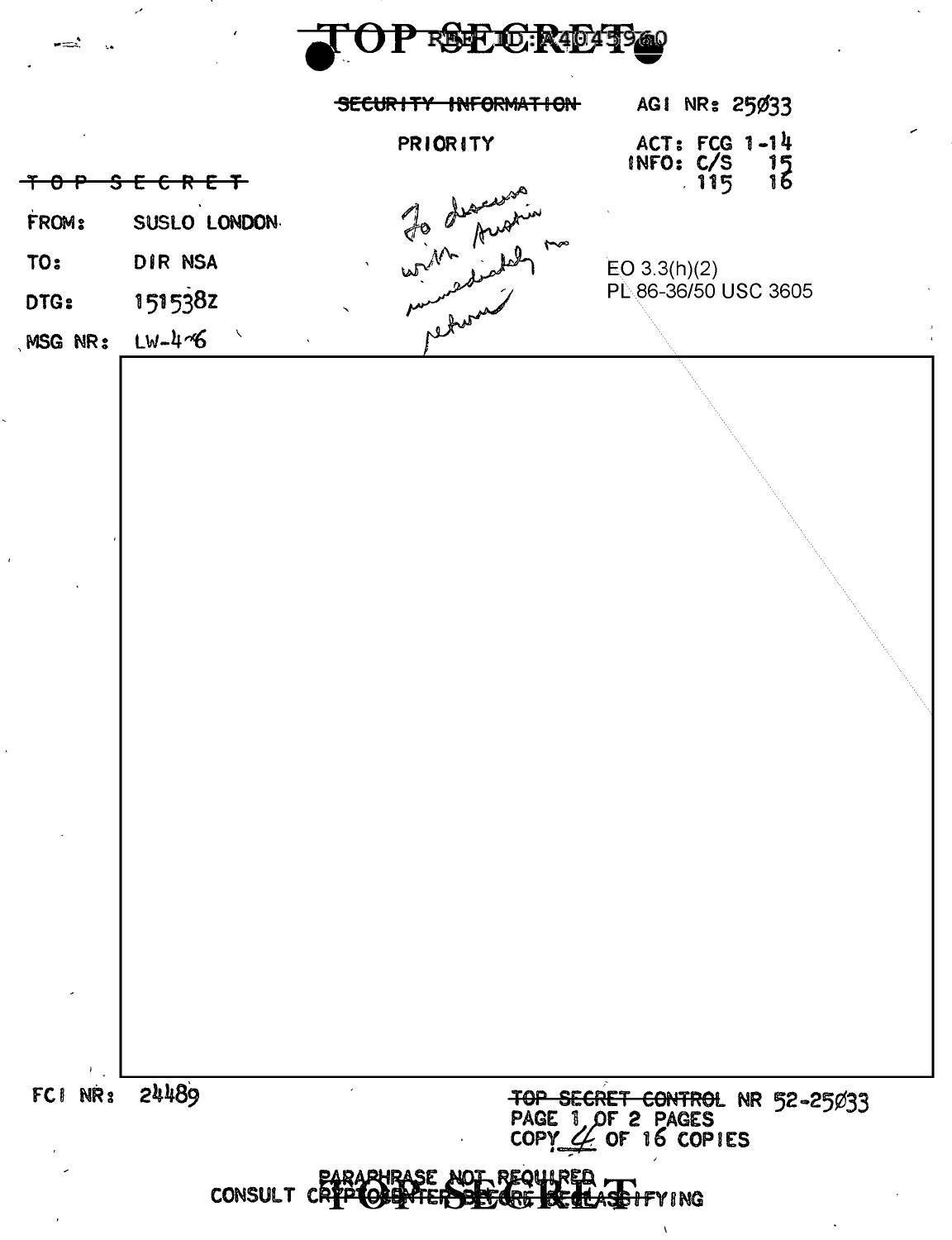| المريدان                                                             |  |                |  | SECURITY INFORMATION                     |  | PREFLICTR4045P60                                                                             |               |  |  |
|----------------------------------------------------------------------|--|----------------|--|------------------------------------------|--|----------------------------------------------------------------------------------------------|---------------|--|--|
|                                                                      |  | FCI NR: 24489  |  | $EQ_{3.3(h)(2)}$<br>PL 86-36/50 USC 3605 |  | $\mathcal{E}_{\mathcal{A}}$                                                                  | AGI NR: 25033 |  |  |
|                                                                      |  | MSG NR: LW-406 |  |                                          |  |                                                                                              |               |  |  |
|                                                                      |  |                |  |                                          |  |                                                                                              |               |  |  |
|                                                                      |  |                |  |                                          |  |                                                                                              |               |  |  |
|                                                                      |  |                |  |                                          |  |                                                                                              |               |  |  |
|                                                                      |  | FC1 NR: 24489  |  |                                          |  | <del>TOP SECRET CONTROL</del> NR 52-25033<br>PAGE 2 OF 2 PAGES<br>COPY <u>L</u> OF 16 COPIES |               |  |  |
| PARAPHRASE NOT REQUIRED<br>CONSULT CRYPTOCENTER BEFORE DECLASSIFYING |  |                |  |                                          |  |                                                                                              |               |  |  |
|                                                                      |  |                |  | SECURITY INFORMATION                     |  |                                                                                              |               |  |  |

 $\vec{v}$ 

 $\chi$ 

TOP SECRET

 $\hat{\mathbf{v}}$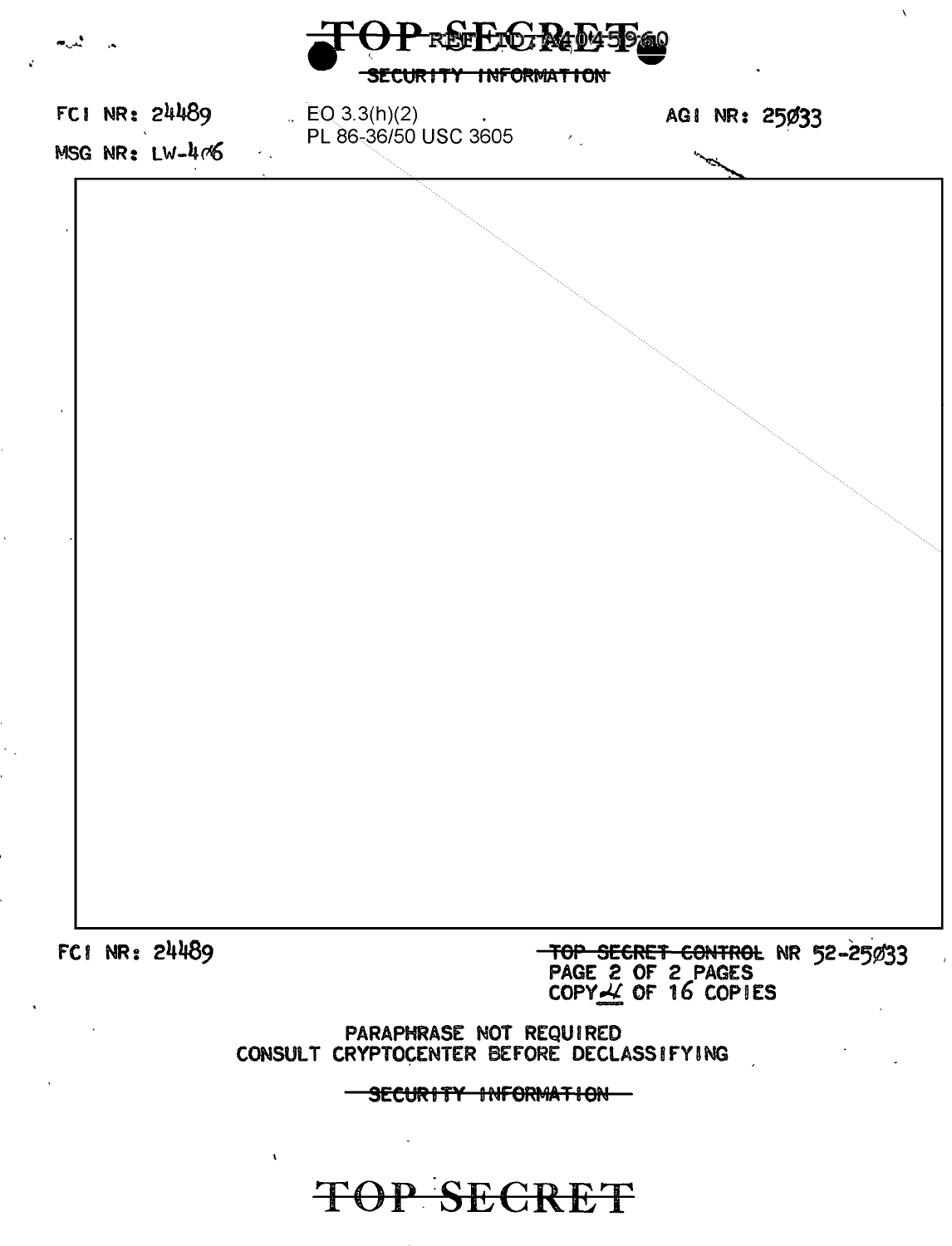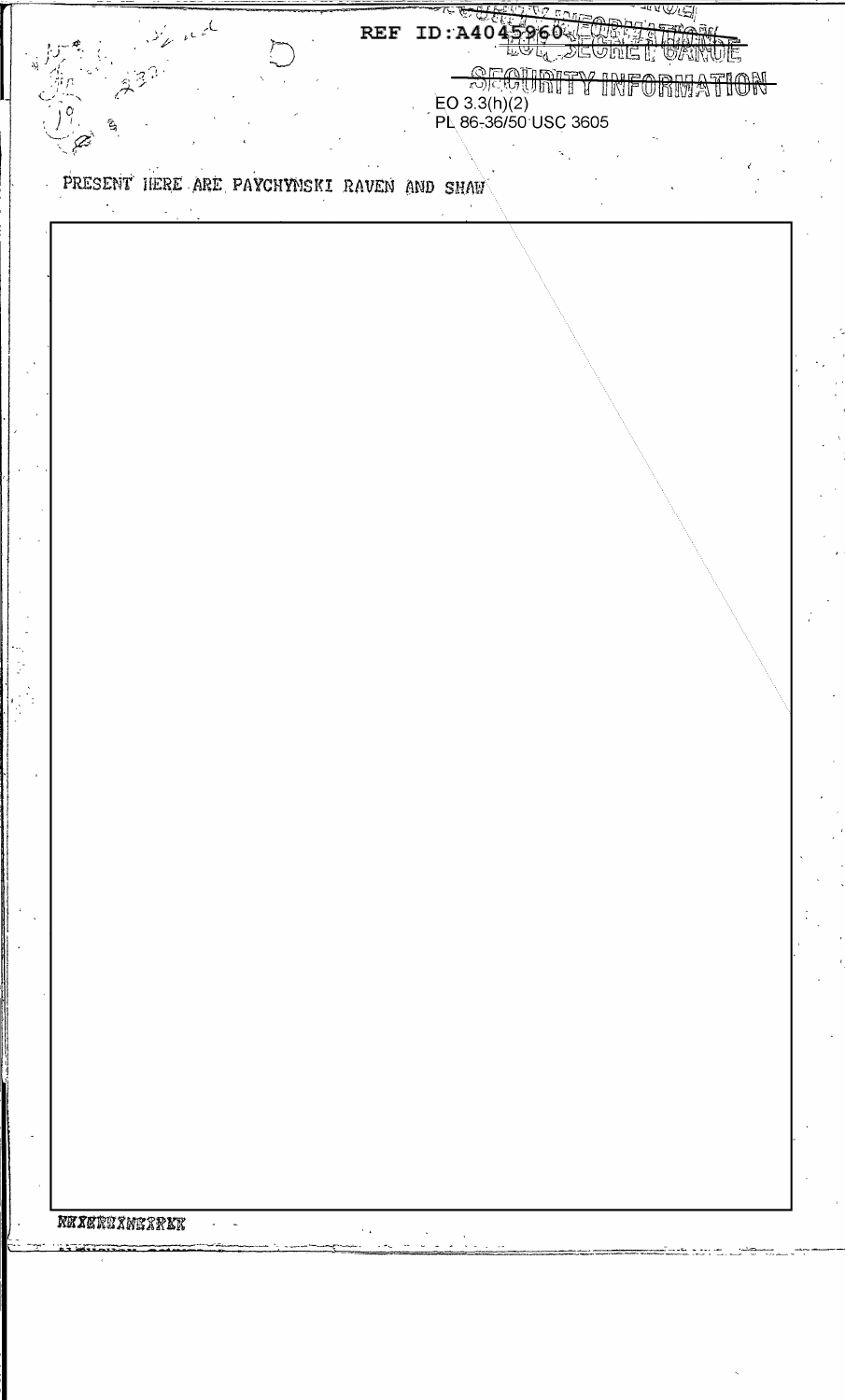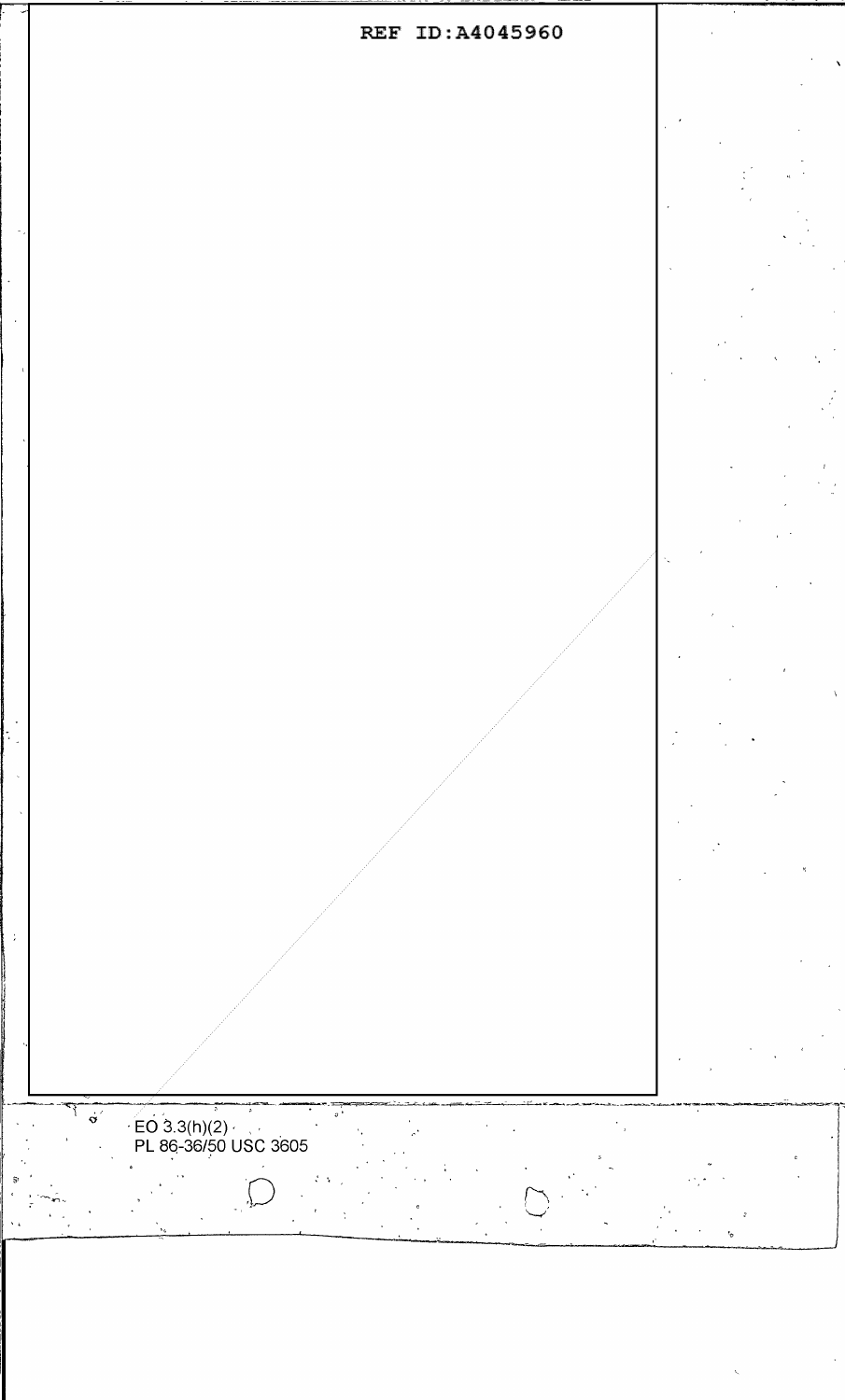$E_{\alpha}$ **NEW SUBJECT** 

## REF ID:A4045960

HAS RECEIPT OF OUR OFFER OF ECH CHANGED UK THINKING ABOUT UK CHIEFS OF STAFF

BRUTUS RAPERT IF SO IN WHAT RESPECTS? THIS INFORMATION NEEDED TO HELP US PREPARE REPLY. **AGEND OF MSGYIP** 

**FRÓM SHAW** 

AUSTINS QUESTIONS

1. I AM SURE THIS WAS OVERSIGHT AND ÚILL SEE THAT IT GETS INTO OPINSTS. 2. THIS WAS PRETTY CONTROVERSIAL BUT ANSWER IS DUE OUT SOON.

XKN.

FROM COLONEL PACHYNSKI POLICY LETTER ON RADIATION WAS SCHEDULED TO BE SUBJECT OF FINAL DISCUSSION WITH DIRECTOR THIS MORNING BY CHIEF OF STAFF. AND CORRY. I HAVE NOT HEARD THE OUTCOME OF THIS CONTACT. FOR YOUR INFORMATION POLICY LETTER PLACES PROBLEM IN HANDS OF CHIEFS OF SERVICES AND DEFINES RESTRICTIONS RECOMMENDED TO BE PLACED IN EFFECT FOR JOINT AND INTER-SERVICE COMMUNICATIONS. BASIC RESTRICTION IS TO USE SYSTEMS OTHER THAN TELETYPE, PYTHON ETC.  $ID$ LOCATIONS WHERE LATTER MAY BE SUSCEPTIBLE TO

DACTM DEBENIO DA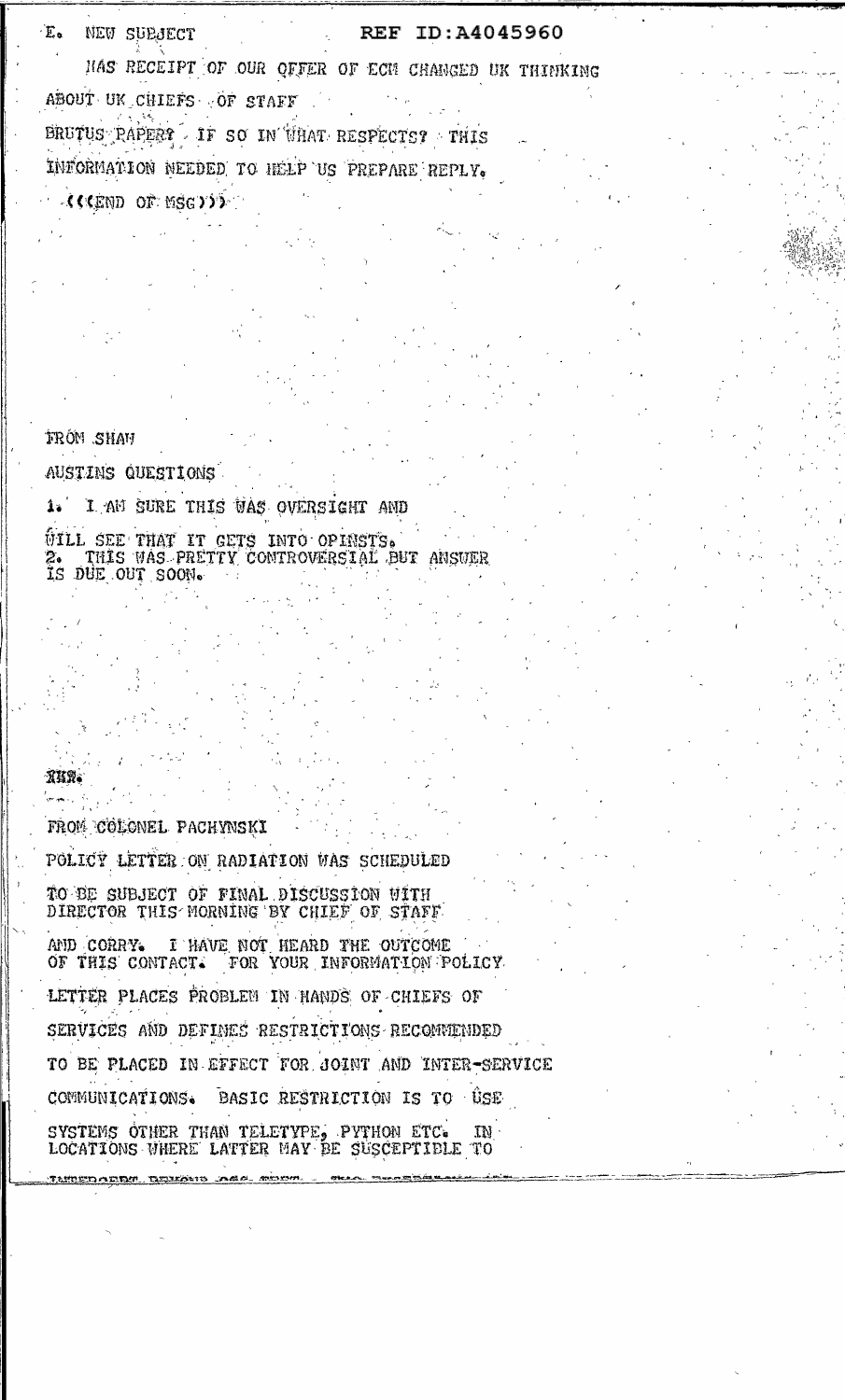TUO EXCEPTIONS ARE **INTERCEPT BEYOND 200 FEET.** REF ID: A4045960 REF ID: A4045960 THESE ARES. AND UNIFIED COMMANDERS. ⇒๋๛ **AXXANIX** A. WHERE A MULTIPLACY OF EQUIPMENT<br>ARE OPERATED IN A COMM CENTER THUS SERVING TO OBSCURE CRITICAL RADIATIONS AND B. WHERE OPERATIONAL NECESSITY AS DETERMINED BY<br>THE CHIEF OF SERVICE OR THE UNIFIED COMMANDER<br>CONCERNED DICTATES AN EXCEPTION. CHIEFS OF SERVICES ARE ENJOINED TO CONSIDER THE JOINT INTEREST AND FULLY COORDINATE VITH OTHER SERVICES CONCERNED IN THE IMPLEMENTATION OF THIS POLICY. I SEE NO OBJECTION TO DISCUSSING THIS JOINT POLICY WITH THE BRITISH PROVIDED IT IS UNDERSTOOD THAT IT IS SUBJECT TO CONFORMATION KK

QUESTION

 $-\mathbf{O}-\mathbf{P}$ Ŧ.

K

WHAT ARE U YOUR PRESENT PLANS FOR RETURNING TO WORK?

K. OK THANKS A LOT FOR GIVING US YOUR TIME NOTHING MORE HERE CLASSIFICATION OF TEXT OF MSG

<u>tin th</u> <u>IML OFANE II</u> Մա∦

<del>3 E C R</del>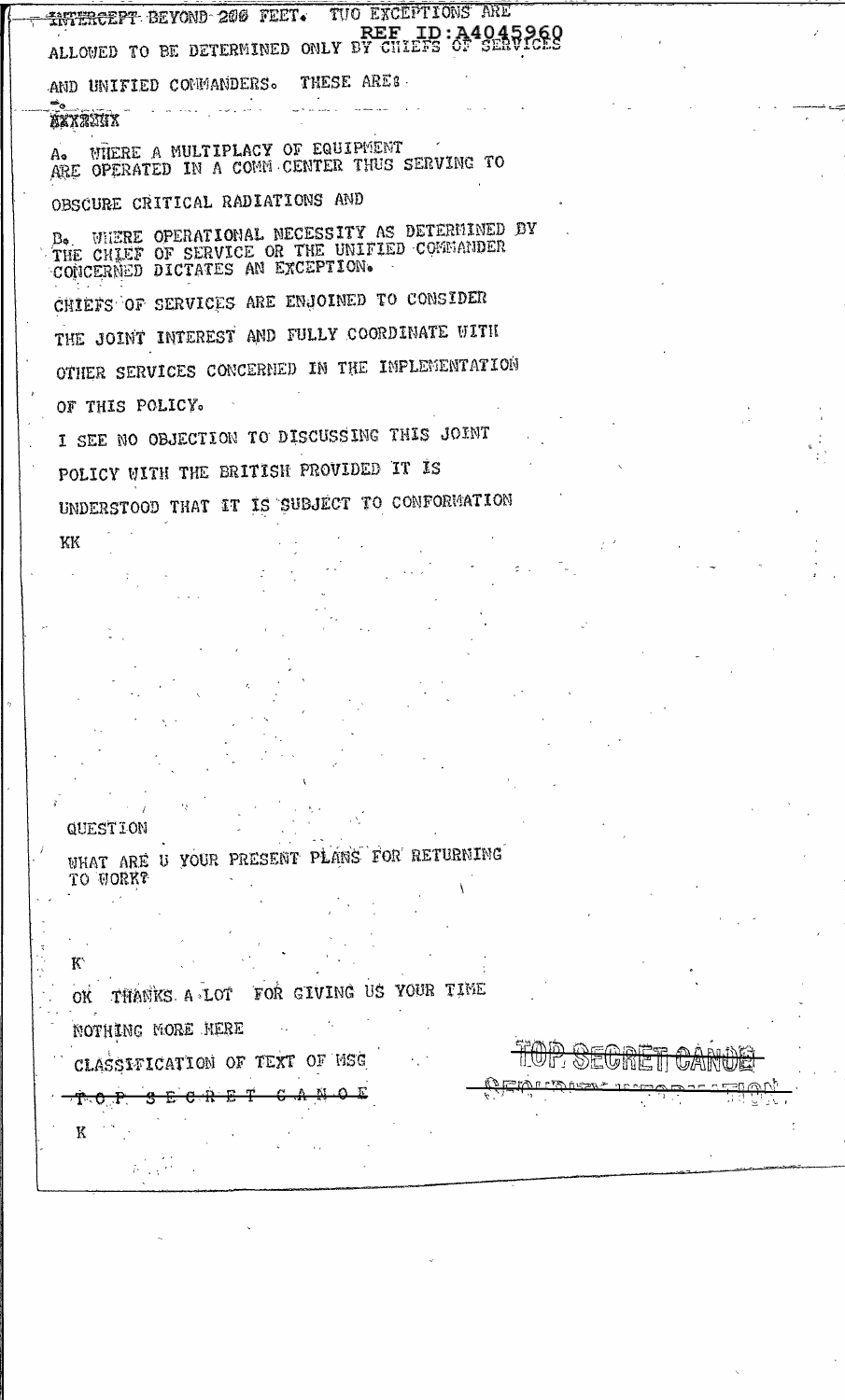REF ID:A40459.60

EUT

<u> স্কুটিজেলি</u>

GURITY INFORM

UE ARE NOW THROUGH TO THE CONFERENCE ROOM. COLONEL HULLING AND MR AUSTIN ARE NOW WAITING ARE YOU READY??

PULLING AND AUSTIN HERE. SORRY COULD NOT MAKE IT YESTERDAY BUT WERE INFINAL SEE SESSION OF SHAPE COMINT SUHPORT CONFERENCE GOING OVER RECOMMENDED PROGRAM TO BE SUBMITTED TWO BOARDS. WHAT CAN WE DO FOR YOU?

UNDRESTAND PROBLEM - WORKING ON IT. IN MEANTIME HERE ARE A FEW QUICK QUESTIONS

*TROM AUSTIN* 

 $\ell$  . KK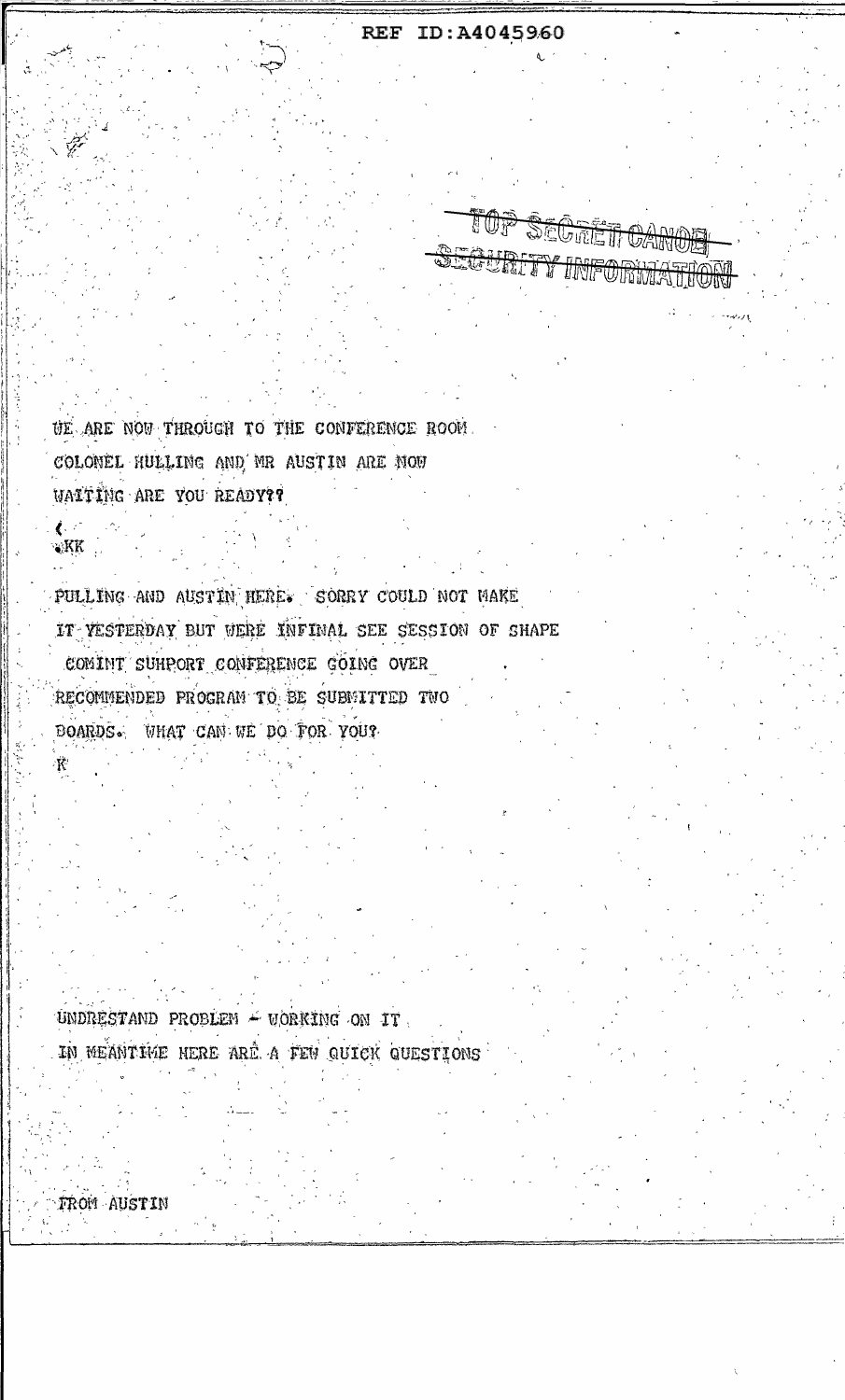$\frac{1}{2}$  $\mathbf{r}$  $\begin{bmatrix} 1 & 1 \\ 1 & 1 \\ 1 & 0 \end{bmatrix}$  $\label{eq:1} \frac{1}{\sqrt{2}}\sum_{i=1}^{n} \frac{a_i}{\sqrt{2}}$ REF ID: A4045960  $\mathcal{A}_\infty$  ,  $\mathcal{A}_\infty$ EO 3.3(h)(2)<br>PL 86-36/50 USC 3605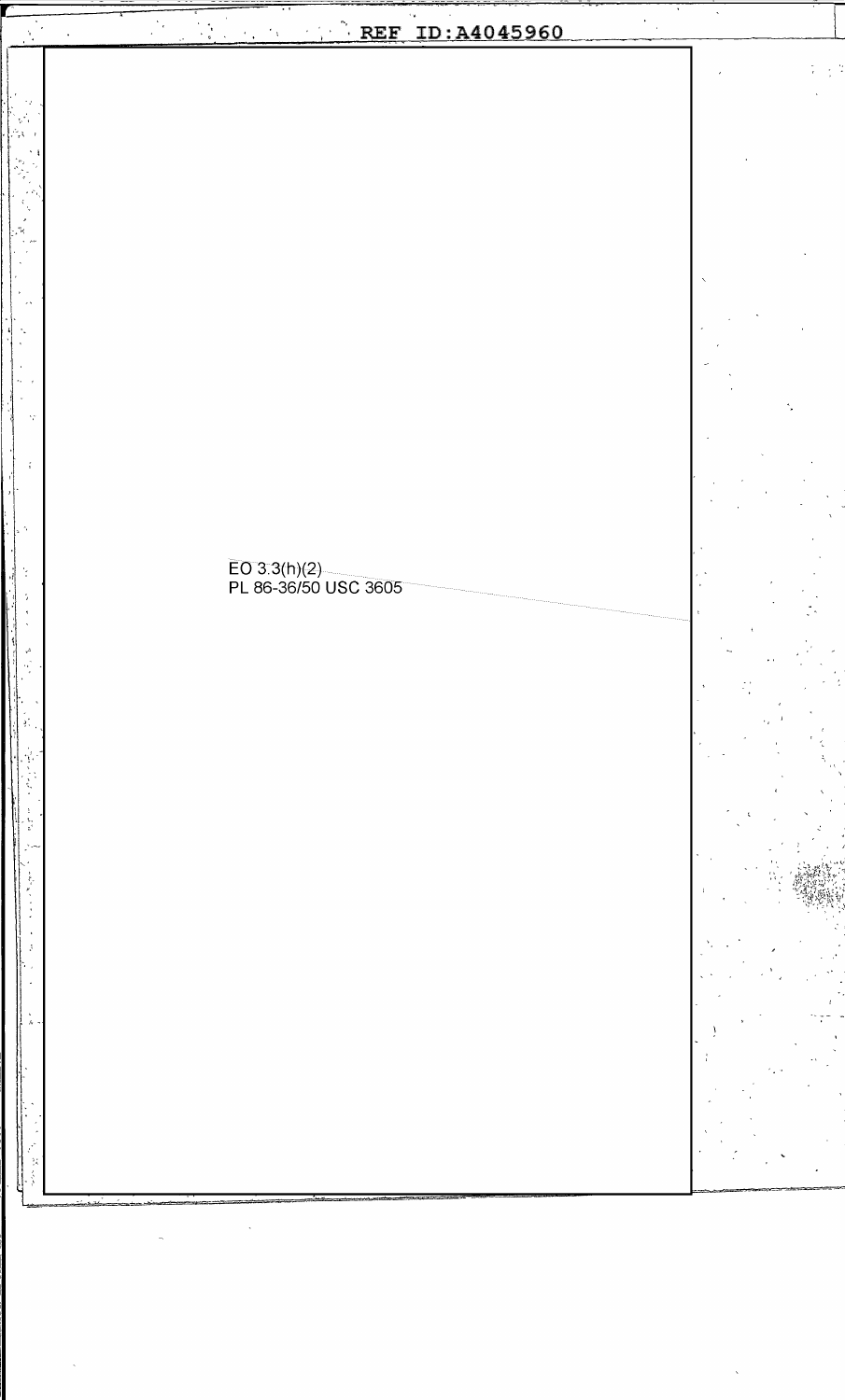REF ID:A4045960 OKAYED THE PROPOSITION. S. WE WILL GO INTO ALL THIS FOR SURE AND GIVE YOU ANSUER MONDAY 7. WOULDYOU PLEASE REPEAT SENTENNE IN YOUR 3 BEGINNING TIF THE FOROER UE CONSIDER"  $E^{\prime}$  $EO(3.3(h)(2)$ PL 86-36/50 USC 3605 HERE IS A REPEAT OF 1 AND 3  $\sim_{\Lambda_{\rm c}}$ I BEGAN BY SAYING THIS IS OUR UNDERSTANDING UHICH UE UILL CONFIRM LATER